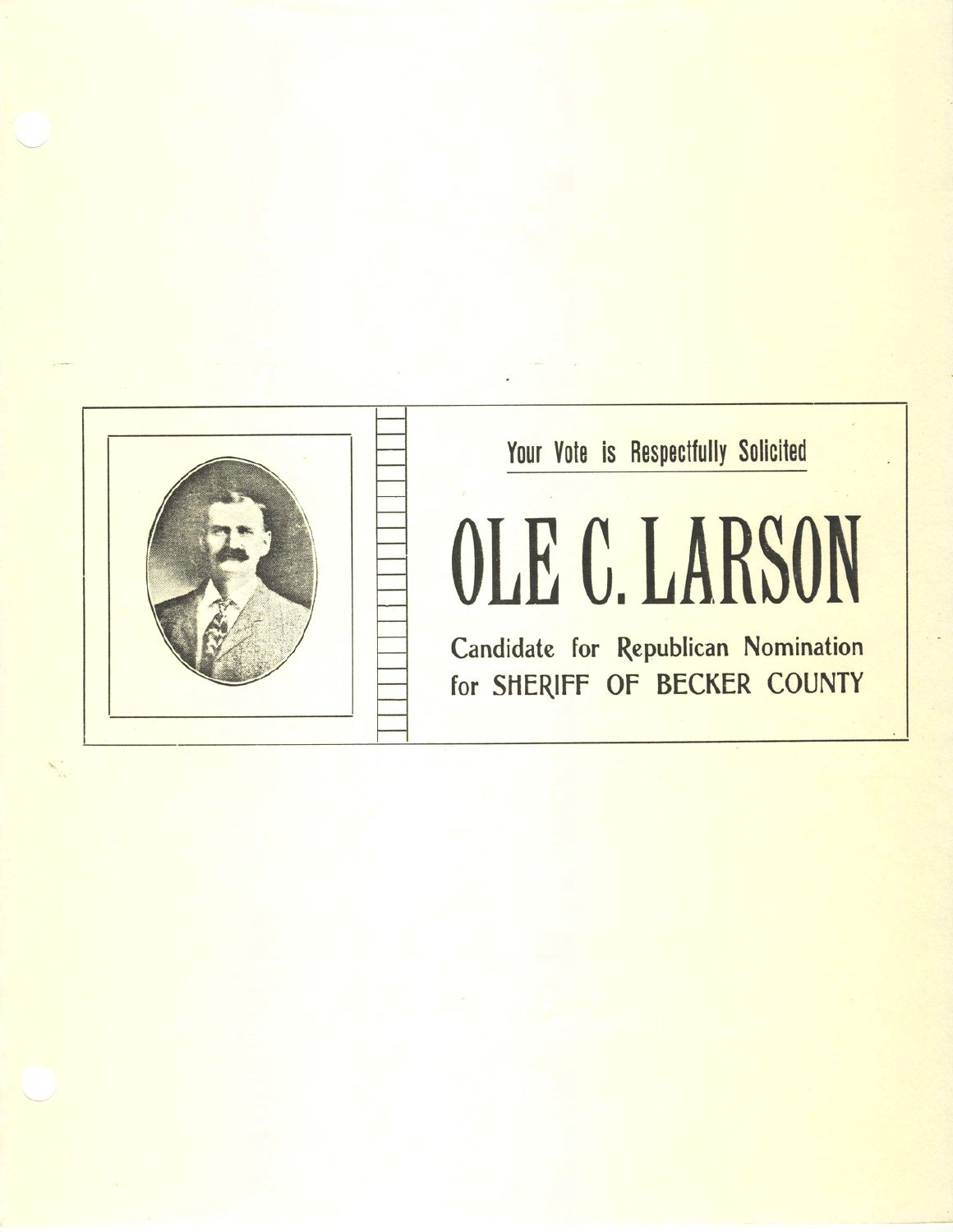## REPUBLICANS MAKE **CLEAN SWEEP**

 $SS =$ 

Record Breaking Vote Recorded in State and County. Van Sant's Plurality Over 50,000 in State, and Nearly 900 in County.

Eight Republican Congressmen Elected in Minnesota. John Lind Defeats Fletcher in the Fifth District.

Big Gain in Becker County for State Ticket, and County Ticket Successful With **Exception of Sheriff.** 

Tuesday's election proved to be a republican landslide throughout the country. The next congress will contain 209 republicans, according to the latest advices, and President Roosevelt is endorsed by the people.

In Minnesota the railroad merger was the chief topic of interest, and in giving Gov. Van Sant a plurality which will exceed 50,000, the voters have given him no uncertain endorsement.

Halvor Steenerson, candidate for congress in this district, is elected by over 5,000 plurality.

F. H. Peterson, the republican nominee for state senator, has nearly 3,000 majority in the district, which will also have three republican members of the legislature.

In Becker county, there was a light vote, still all but sheriff are elected by the republicans, by decisive majorities. Larson defeated O'Neil for sheriff by about 150 votes.

The Detroit Record, November 11, 1902 Vol. 33 no. 9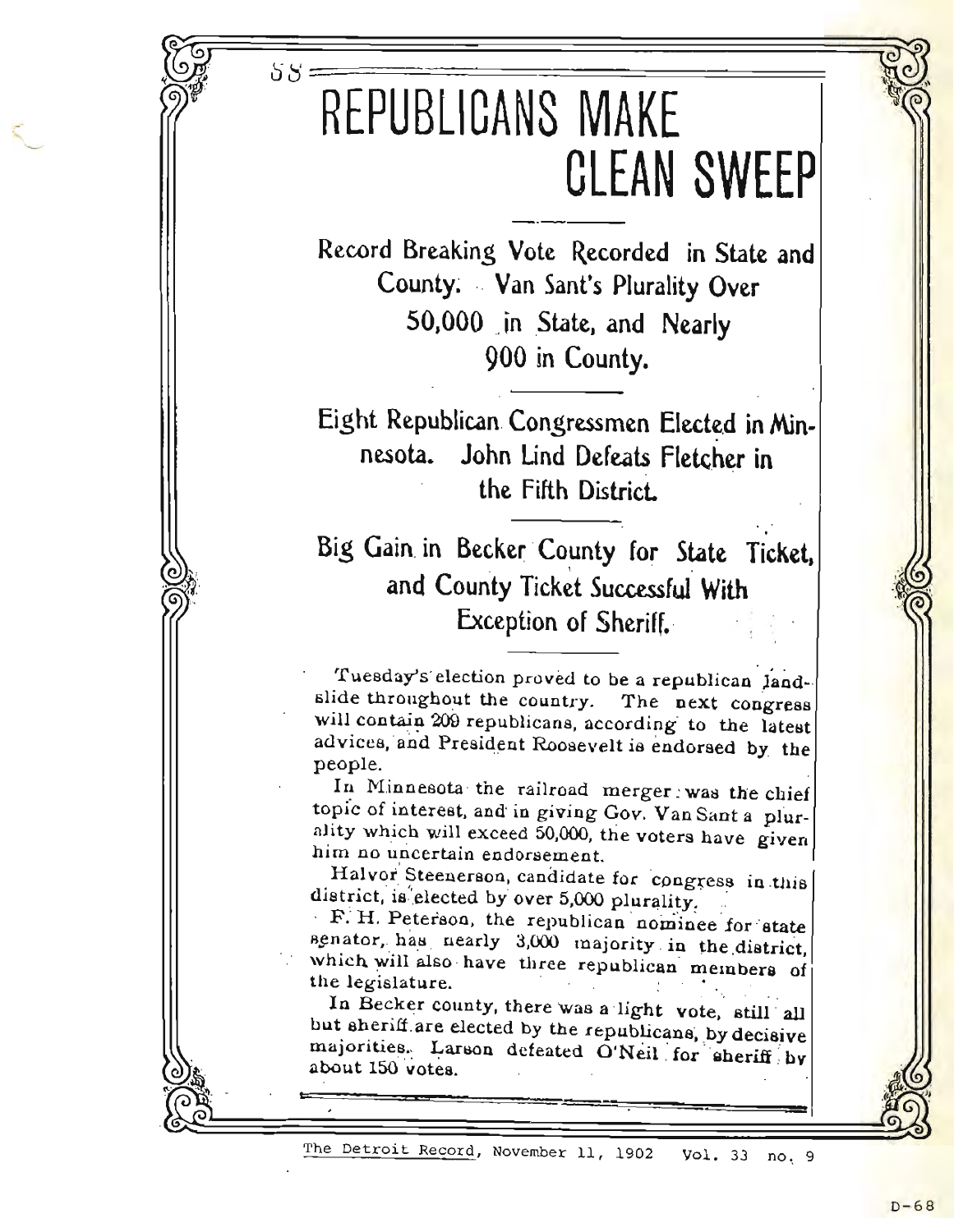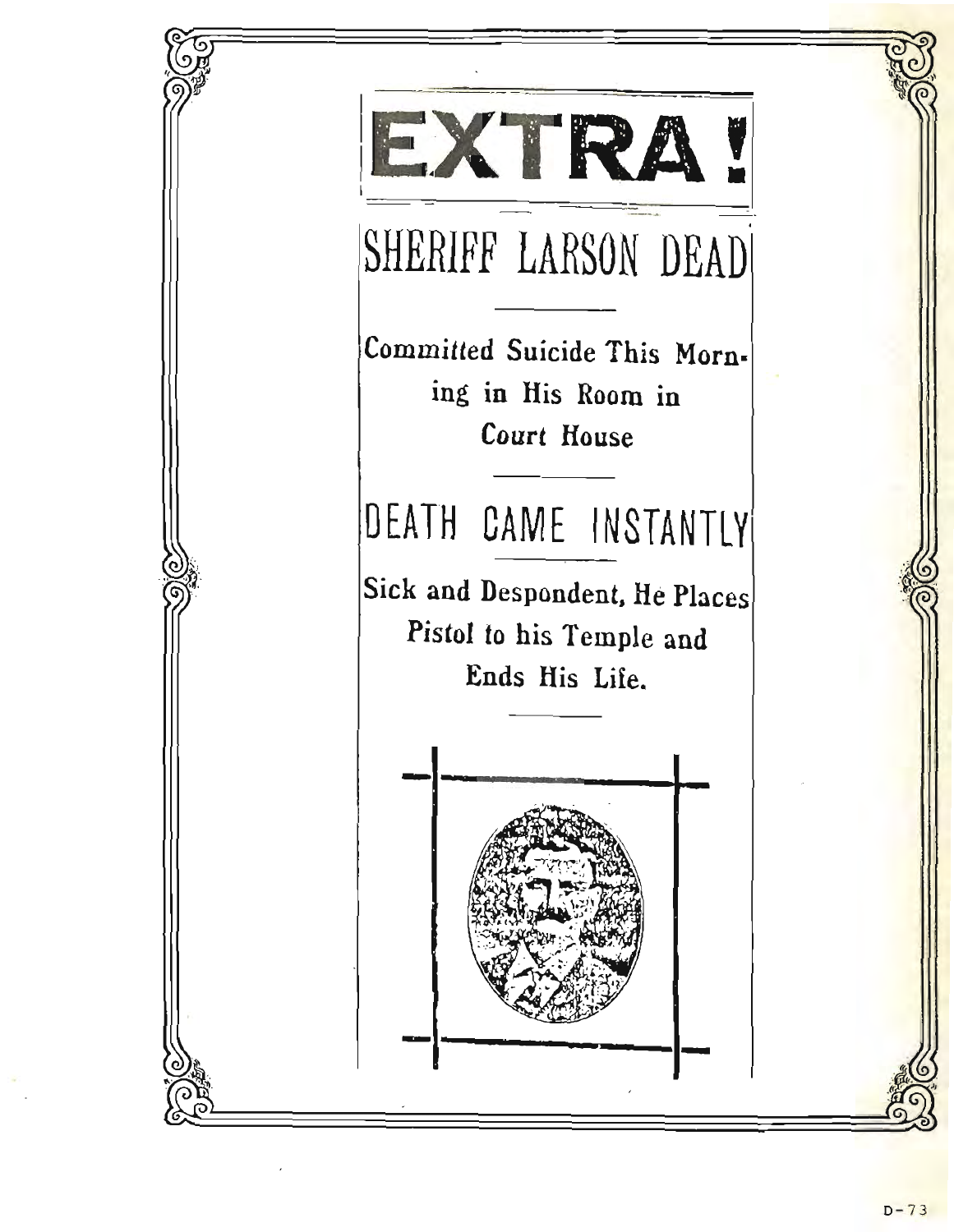Ole C. Larsou, the big-hearted and big-bodied sheriff of Becker County is dead! This announcement comes as a shock to this community and will be received with genuine sorrow in every part of the county.

Ole Larson was a man who possessed many-friends and was widely known throughout the state. He was not feeling, well last night, and at an early hour this morning Dr. G. W. Frasier was called to attend him. Soon after the doctor left his room, one of the women's rooms up-stairs in the jailor's residence, a pistol shot was heard, and Mr. Larson was found dead on his bed. He had placed a pistol to his right temple and death was instantaneous.

Dr. Frasier was called to see Mr. Larson about 3 o'clock, this morning and found him in a nervous condition and his heart very weak. Larson had been troubled with difficulty of the heart, and seemed to fear that he was about to have another rattack. He told the doctor that he did not feel right, that there was something wrong with his head, and appeared to be unable to collect his thoughts. After administering a stimulant for his heart, the doctor left, and was recalled at 6:30, when Larson said his heart then felt all right, but that he felt budly in his head. After talking a few minutes Dr. Frasier told him to remain quiet during the day and he would be all right. As the doctor was leaving the little room Larson asked him to close the door, which he did, and the sheriff was left alone upon his bed.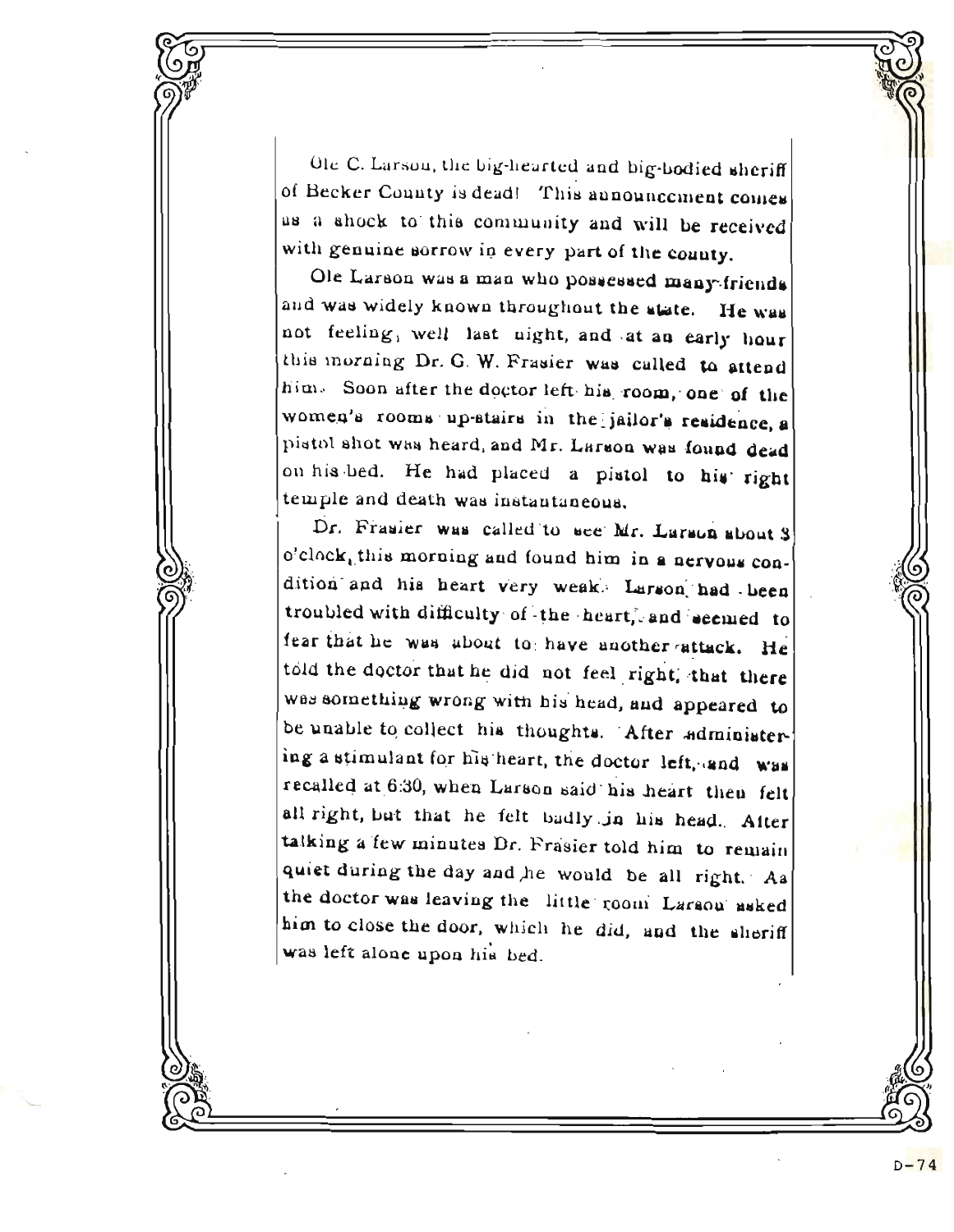Dr. Frasier went to the drug store and in less than five minutes he was called by 'phone and informed that Mr. Larson had shot himself.

Ole C. Larson has lived in this county from his early youth and until he entered the office of sheriff he was one of the most prosperous farmers in the county. Had a large and well stocked farm in the town of Hamden. He was about 45 years of age and leaves his wife, five daughters and one little son. He was bighearted and generous to a fault, and he has fallen a victim to his own generous impulses.

> The Detroit Record, June 7, 1907 Vol. 37 no. 41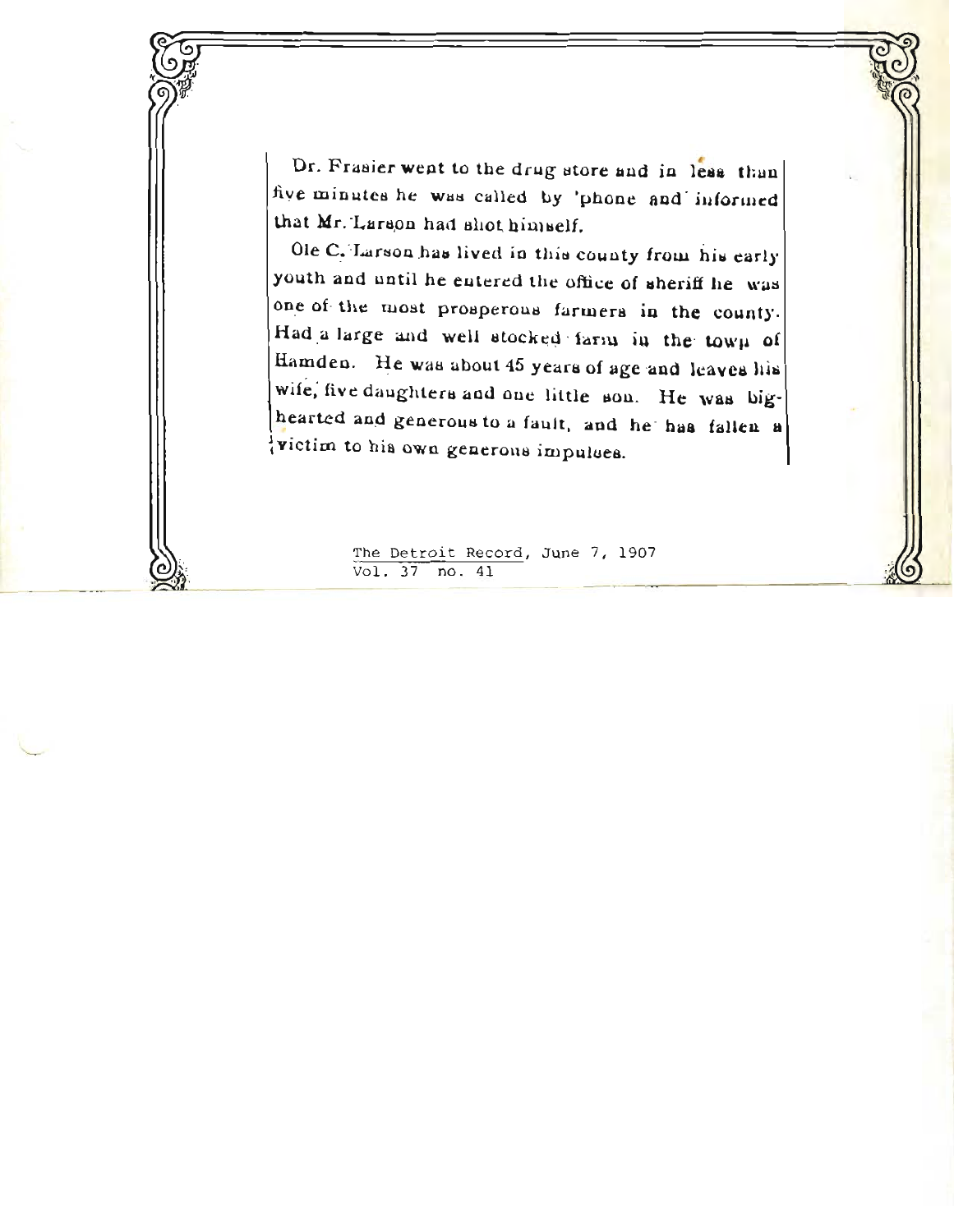

## **LAID AT REST**

## IN HAMDEN

Funeral of Sheriff Ole C. Larson Was Held Last Monday-A Large Attendance.

The final act in the tragedy by which Becker county is deprived of one of its principal officers was enacted last Menday when the body of Ole C. Larson was conveyed to the town of Hamden where the decessed was a proimpent and successful farmer for many years, and laid to rest in the little cemetary which is situated on his old home farm. After a brief ceremony which was held in the court room the family and friends accompanied the remains upon, the long and and journey to Hamden, and they were joined enroute by many old friends who proceeded through the drenching rain and over the muddy roads to pay their last tribute of respect to the docensed. Arriving at the Lutheran Free church in Hainden impressive ceremonies were hold by Rovs. Knudsvig and Grambo, and these were attended by one of the largest sasemblages ever gathered in the county on misimilar occasion.

The casket was covered with beautiful flowers, a large pillow from Mr. Largon's associates in the court house being particularly noticeable. The county officers also were the pall bearers.

Mr. Luxson was one of the best known men of Becker county. He had lived here from his early boyhood, and until his election to the office of sheriff he was one of the most progressive and prosperous farmars in this part of the state, a man of strong personality who made friunds of all with whom he came in contact. and the announcement in the Record last Friday of his tragic death came us a shock to the entire community and it was read with genuine sorrow by his many friends. . To the wife and chidiren the deepest sympathy of all is extended in their time of afflic-Lion,

The Detroit Record, June 14, 1907 Vol. 37 no. 42